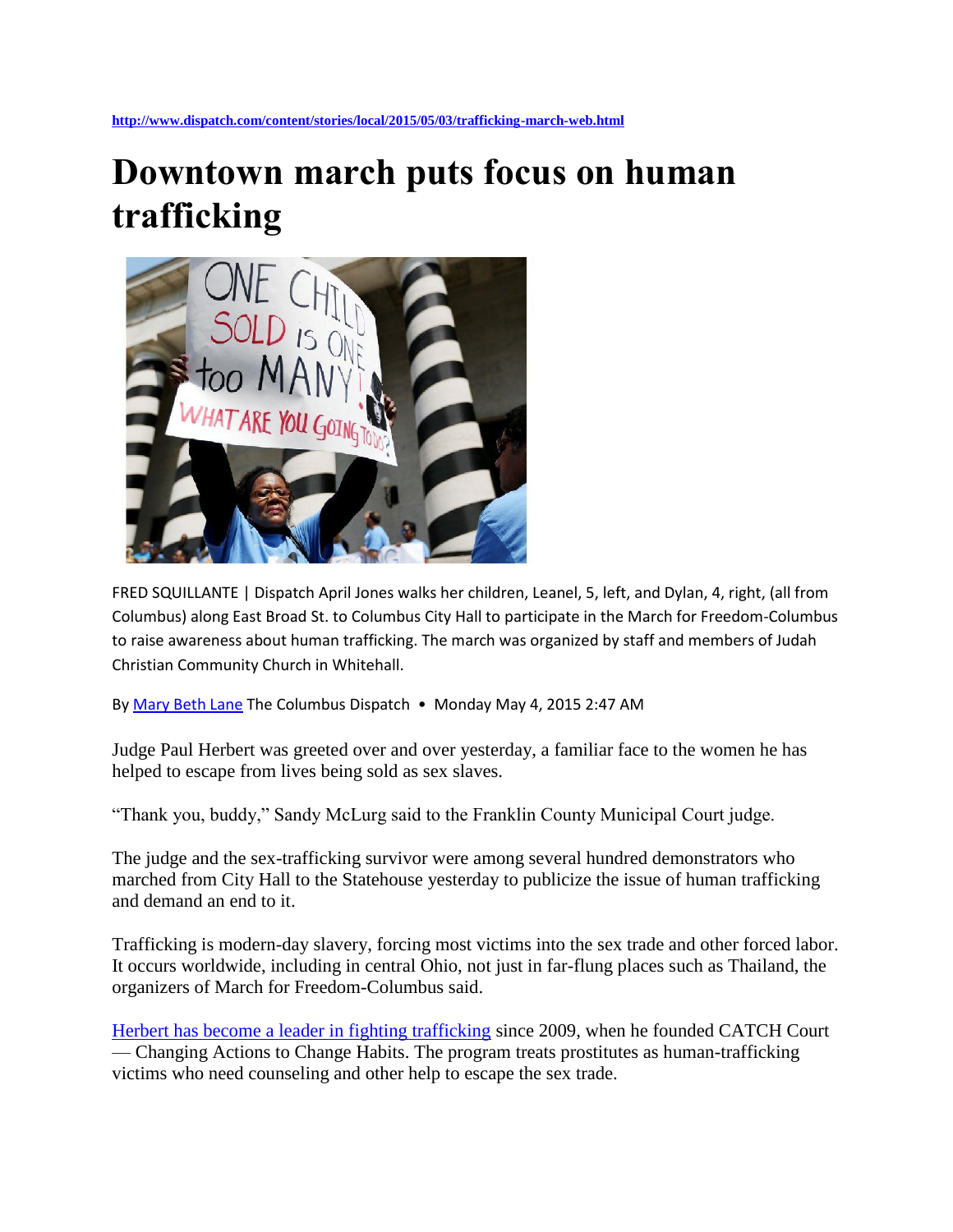[Judah Christian Community Church in Whitehall also has become a leader](http://www.dispatch.com/content/stories/faith_and_values/2015/03/06/human-trafficking-march-answers-a-call-to-action.html) in the fight.

The 500-member church organized yesterday's interfaith march, which included Catholics, Jews and members of other congregations. The Rev. Gerald Rice, the church's senior pastor, said he plans to make the march an annual event.

Among the throng were as many as 50 survivors of trafficking.

Among them was McLurg, 54, who now lives in Hilliard and works as a seamstress for the Flag Lady store in the Clintonville neighborhood. She graduated in September from the CATCH Court program after completing the required two years of treatment, counseling and other assistance.

Before embarking on her new life, McLurg said, she had spent many years abusing drugs, mainly crack cocaine, off and on since she was in her 30s.

"I was addicted really badly, and I was being trafficked by the dealers to pay for the drugs," she said.

Jeanette Bradley, 61, shares a similar history. Her drinking and drug use in the past led her to a boyfriend who was a drug dealer and addict and forced her to have sex with other dealers so he could get his fix.

Since she conquered her addictions and joined Judah Christian Community Church in 2003, Bradley has become an advocate for helping others who have been trafficked.

"We love them, we care for them and we need to give them hope," she said. "My life's passion is to instill hope in them."

Officials estimate that 1,100 children are forced into the sex trade each year in Ohio. The most common age for children to become victims is 13. Most prostitutes enter the trade before their 18th birthday.

The issue is receiving more attention, as shown by the Ohio Human Trafficking Task Force created by Gov. John Kasich in 2012, working with the Human Trafficking Commission that Attorney General Mike DeWine convened in 2011.

Still, more needs to be done, Rice said.

Proceeds from T-shirts sold to marchers yesterday will be deposited into a fund set up to provide safe transitional housing for sex-trafficking survivors, the pastor said.

The shirt's message reads "What are you going to do?"